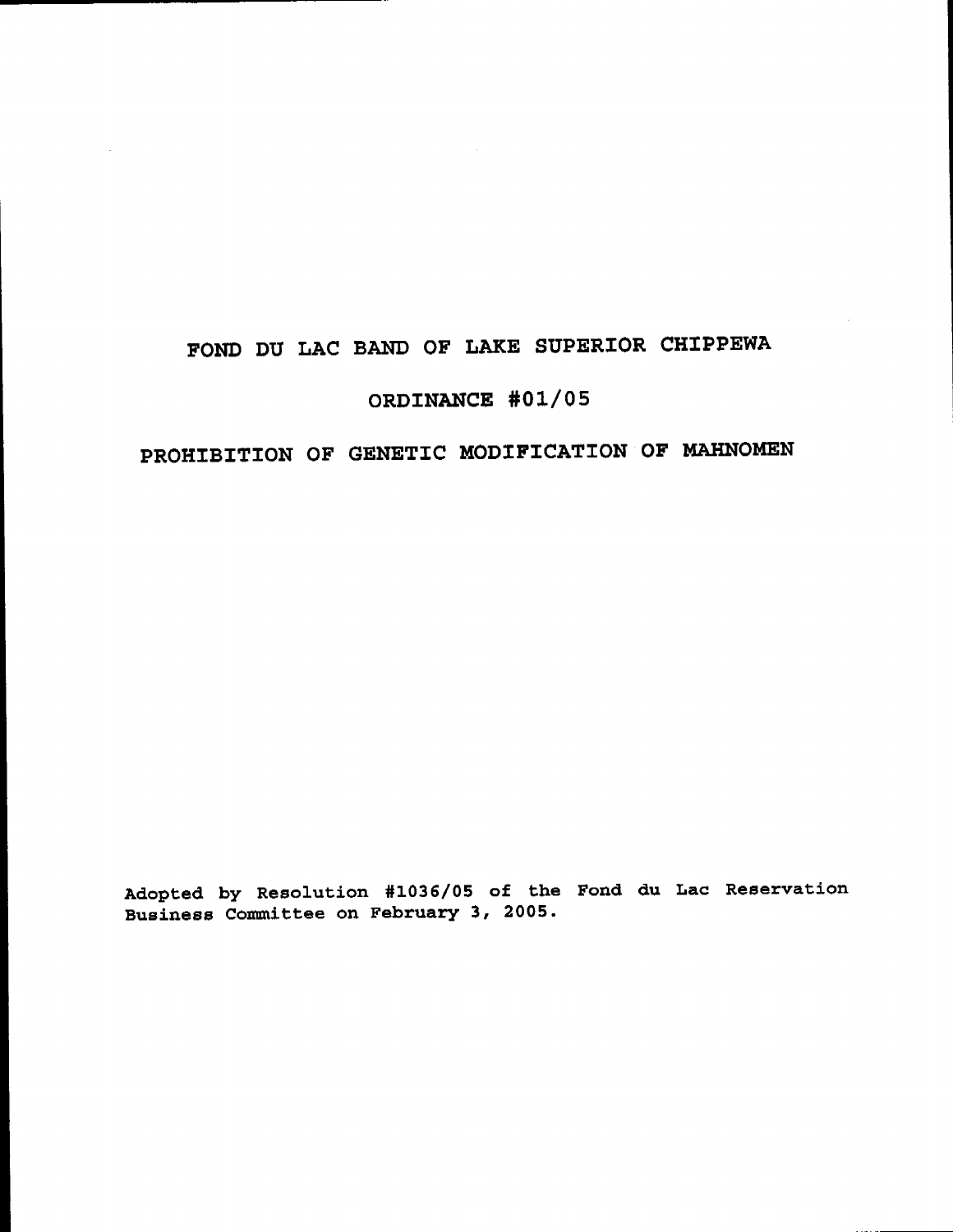# **CONTENTS**

## *Page*

| CHAPTER 1 | AUTHORITY, PURPOSE & SCOPE     |   |
|-----------|--------------------------------|---|
| CHAPTER 2 | DEFINITIONS AND INTERPRETATION | 2 |
| CHAPTER 3 | PROHIBITIONS                   | 3 |
| CHAPTER 4 | ENFORCEMENT AND PENALTIES      | 4 |
| CHAPTER 5 | AMENDMENT OR REPEAL            | 5 |
|           | CERTIFICATION                  | 5 |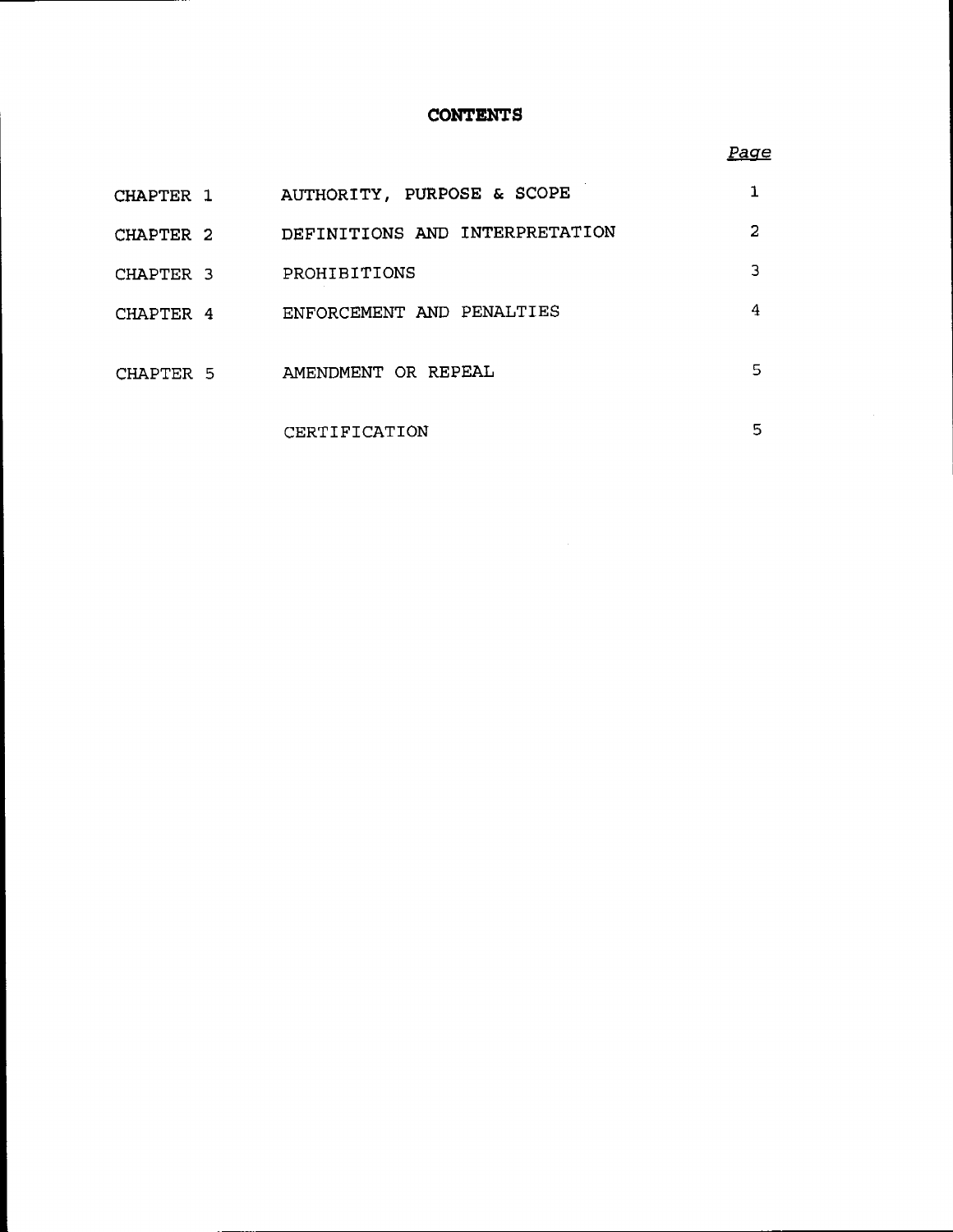#### **FOND DU LAC BAND OF LAKE SUPERIOR CHIPPEWA**

**ORDINANCE** # \_

### **PROHIBITION OF GENETIC MODIFICATION OF MAHNOMEN**

#### **CHAPTER 1**

**AUTHORITY, PURPOSE AND SCOPE**

#### **Section 101 Authority**

This Ordinance is enacted by the Fond du Lac Reservation Business Committee pursuant to the inherent sovereign authority of the Fond du Lac Fond du Lac Band of Lake Superior Chippewa, as recognized under the Treaty of LaPointe, 10 Stat. 1109; Section 16 of the Indian Reorganization Act, 25 U.S.C. § 476; the Indian Self-Determination and Education Assistance Act, 25 U.S.C. § 450 et seq.; Article VI of the Revised Constitution of the Minnesota Chippewa Tribe; and consistent with the purposes set forth under the Indian Religious Freedom Act, 42 U.S.C. § 1996.

#### **Section 102 Purpose**

The purpose of this Ordinance is to protect the cultural resources of the Fond du Lac Band through the prohibition of genetic modification of mahnomen (wild rice) within the Fond du Lac Reservation, or within the territories ceded to the United States under the Treaty of 1837, 7 Stat. 536, or under the Treaty of LaPointe, 10 Stat. 1109 ("ceded territories"), to the fullest extent of the Band's authority.

#### **Section 103 Findings**

The Reservation Business *Committee* recognizes that mahnomen plays an integral part of Anishinabe sustenance, culture and religion; that the preservation of mahnomen as <sup>a</sup> natural species is intimately related to continuity and vitality of Anishinabe culture; that the genetic modification of mahnomen would irreversibly damage the maintenance of mahnomen as a natural species; and that the Reservation Business Committee must accordingly condemn, prohibit and oppose any program or activity which involves hybrid breeding,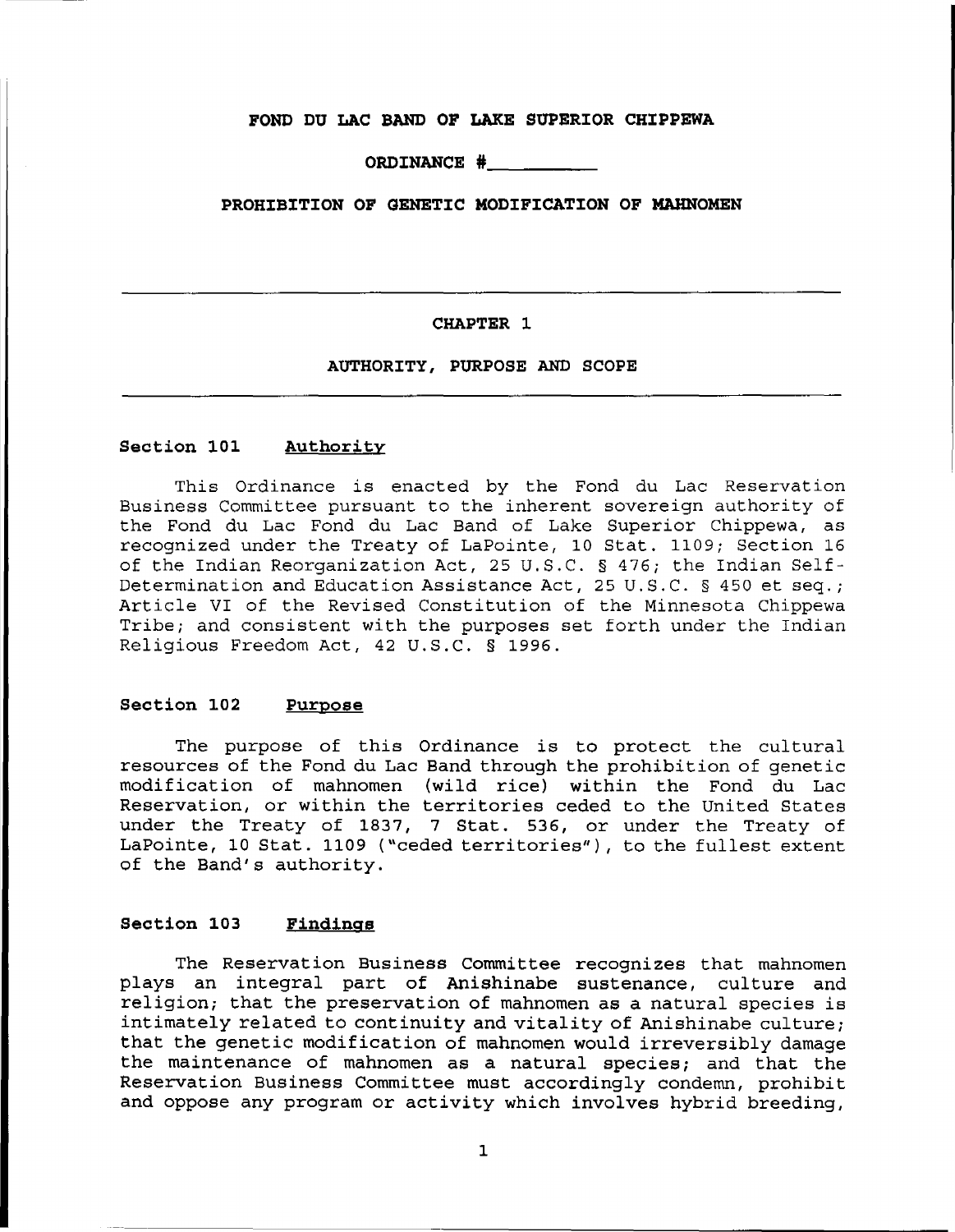genetic mapping of the mahnomen rice genome, or any genetic modification of mahnomen as a natural species.

#### Section 104 Reservation of Rights

The Reservation Business Committee reserves the right to amend or repeal all or any part of this Ordinance at any time. There shall be no vested private right of any kind created by this Ordinance. All the rights, privileges, or immunities conferred by this Ordinance or by acts done pursuant thereto shall exist subject to the power of the Reservation Business Committee. Nothing in this Ordinance shall be construed to constitute <sup>a</sup> waiver of the sovereign immunity of the Fond du Lac Band or a consent to jurisdiction by any government or forum not expressly authorized to exercise or forum not expressly authorized to exercise jurisdiction under this Ordinance.

#### CHAPTER 2

#### DEFINITIONS AND INTERPRETATION

#### Section 201 General Definitions

The following terms have the meanings given them.

- a. Ceded territories means those territories ceded by the Fond du Lac Band under the treaties of 1837, <sup>7</sup> Stat. 536 and the Treaty of LaPointe, 10 Stat. 1109, over which the Band retains usufructuary rights regarding the harvest of mahnomen.
- b. Fond du Lac Band means the Fond du Lac Band of Lake Superior Chippewa.
- c. Fond du Lac Reservation means all land owned by the Fond du Lac Band or lying within the boundaries of the Fond du Lac Reservation.
- d. Fond du Lac Reservation Business Committee means the elected governing body of the Fond du Lac Band.
- e. Genetically modified mahnomen or genetically modified wild rice means mahnomen or wild rice seeds which are: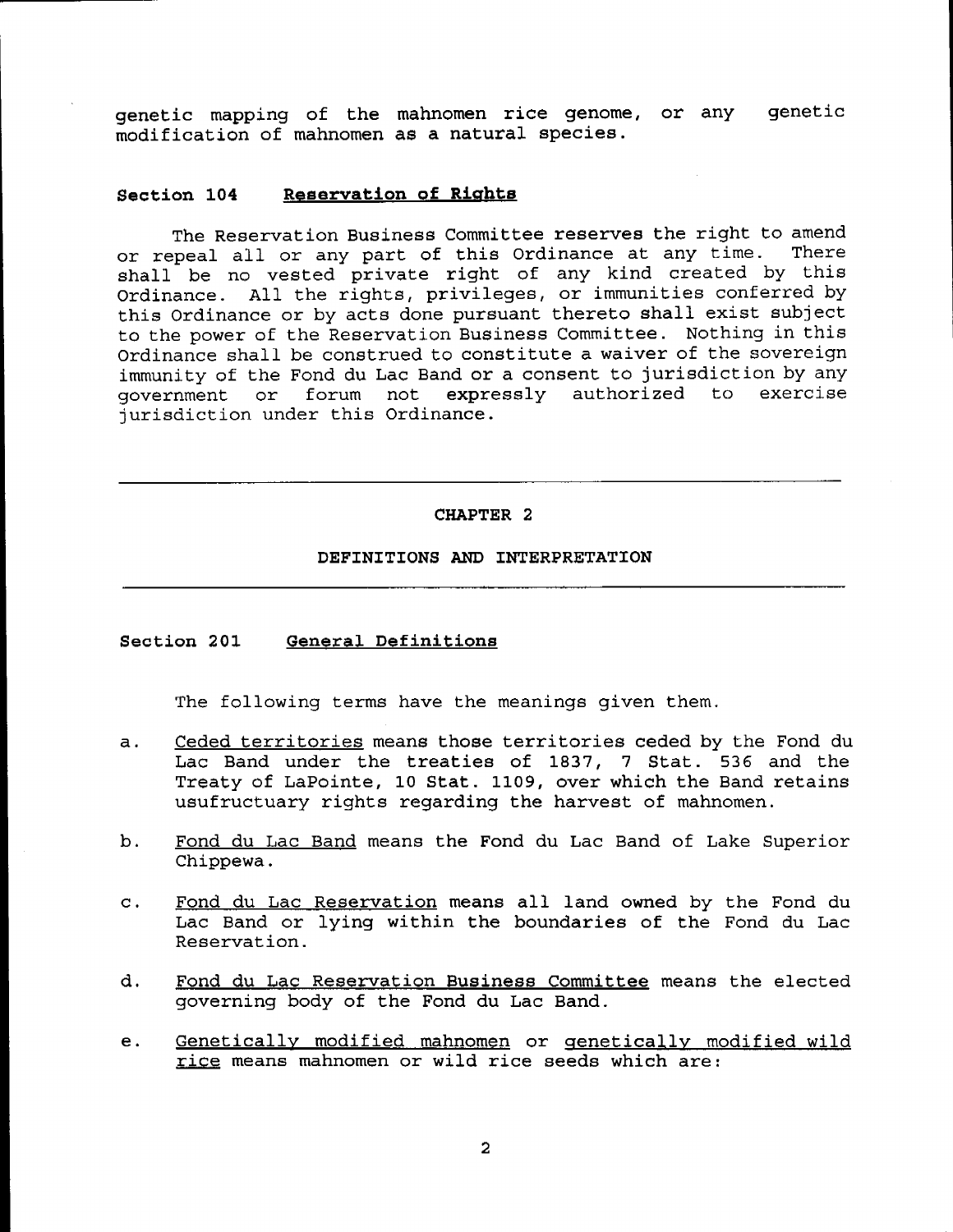- (1) altered at the molecular or cellular level by means that are not possible under natural conditions, including but not limited to recombinant DNA and RNA techniques, cell fusion, microencapsulation, macroencapsulation, gene deletion and doubling, introducing a foreign gene, and changing the positions of genes, other than a means<br>consisting exclsuively of breeding, conjugation, consisting exclsuively of fermentation, hybridization, in vitro fertilization, or tissue culture the alteration, through the deletion or addition, to the genetic identity of mahnomen or wild rice; or
- (2) made through sexual or asexual reproduct ion, or both, involving an organism described in subsection (1) of this section, if the mahnomen or wild rice possesses any of the altered cellular or molecular characteristics of the organism so described.
- f. Mahnomen or wild rice means the naturally grown species of mahnomen or wild rice whose genetic composition has not been altered by human manipulation.

#### Section 202 Interpretation

The provisions of this Ordinance shall be interpreted and administered in <sup>a</sup> manner which is intended to prevent the introduction of genetically modified mahnomen onto the Fond du Lac Reservation or into the ceded territories of the Fond du Lac Band.

#### CHAPTER 3

#### PROHIBITIONS

# Section 301 Prohibition of Gathering Mahnomen for the Purposes of Genetic Modification

The gathering of mahnomen within the Fond du Lac Reservation or by any individual subject to this Ordinance within the Ceded Territories for the purpose of undertaking genetic modification of the species is prohibited.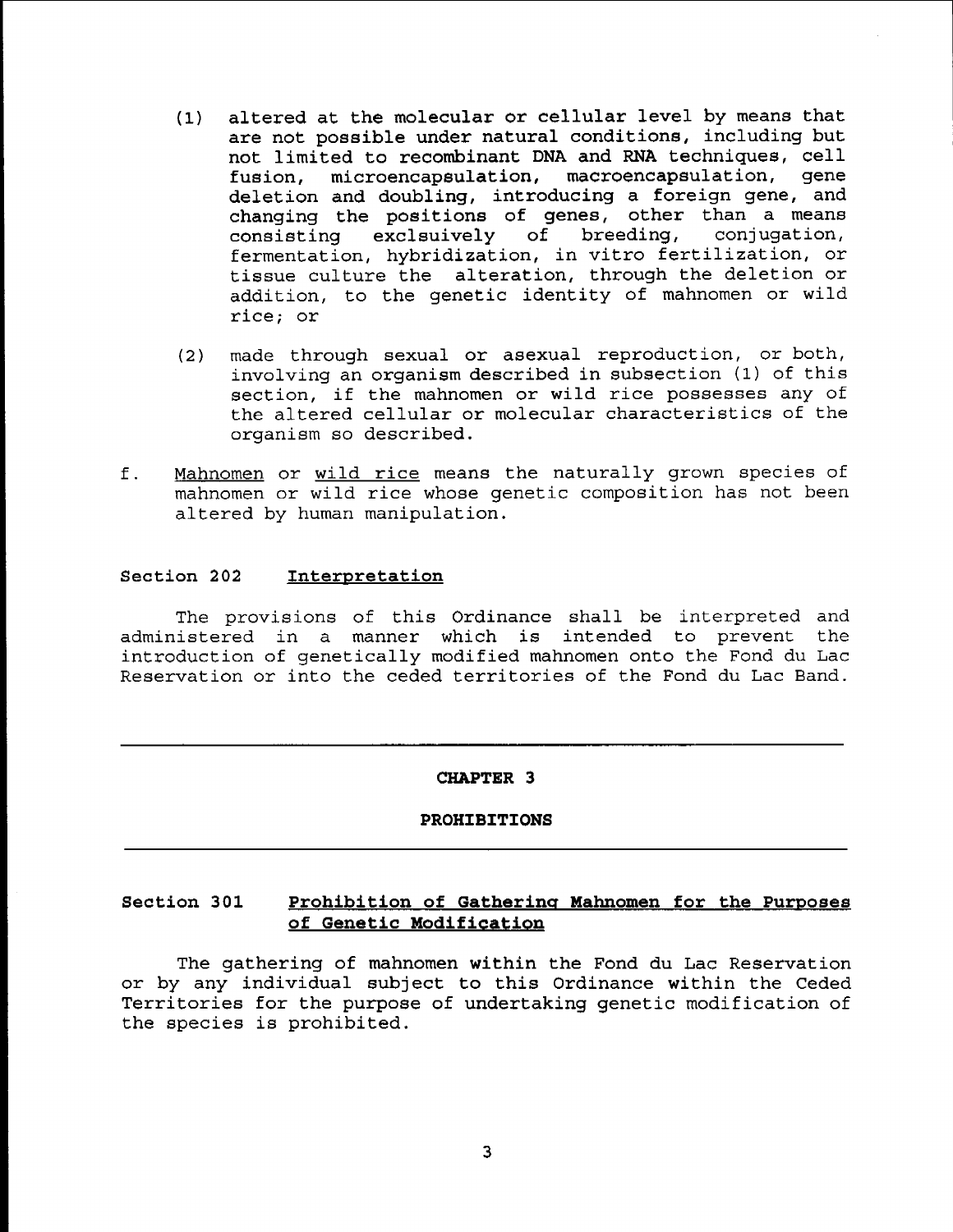# Section 302 Prohibition of the Introduction, Possession or Cultivation of Genetically Modified Mahnomen

The introduction, possession or cultivation of genetically modified mahnomen within the Fond du Lac Reservation or by any individual subject to this Ordinance within the Ceded Territories is prohibited.

# Section 303 Prohibition of Cross Pollination of Natural Mahnomen with Genetically Modified Mahnomen

The cross-pollination of genetically modified mahnomen with natural mahnomen within the Fond du Lac Reservation or by any individual subject to this Ordinance within the Ceded Territories is prohibited.

#### CHAPTER 4

#### ENFORCEMENT & PENALTIES

#### Section 401 Enforcement

The provisions of this Ordinance shall be enforced by any conservation officer of the Fond du Lac Band. Violations shall be subj ect to the original jurisdiction of the Fond du Lac Tribal Court.

#### Section 402 Penalties

Any violation of this Ordinance shall be subject to the following penalties:

- a. Mandatory appearance before the Fond du Lac Tribal Court;
- b. A fine of not less than \$500; and
- c. Seizure of any genetically modified mahnomen, which shall be destroyed by the Fond du Lac Conservation Department after adjudication; and
- d. Seizure of any instruments or devices which are directly used in undertaking any activity which is prohibited under this Ordinance.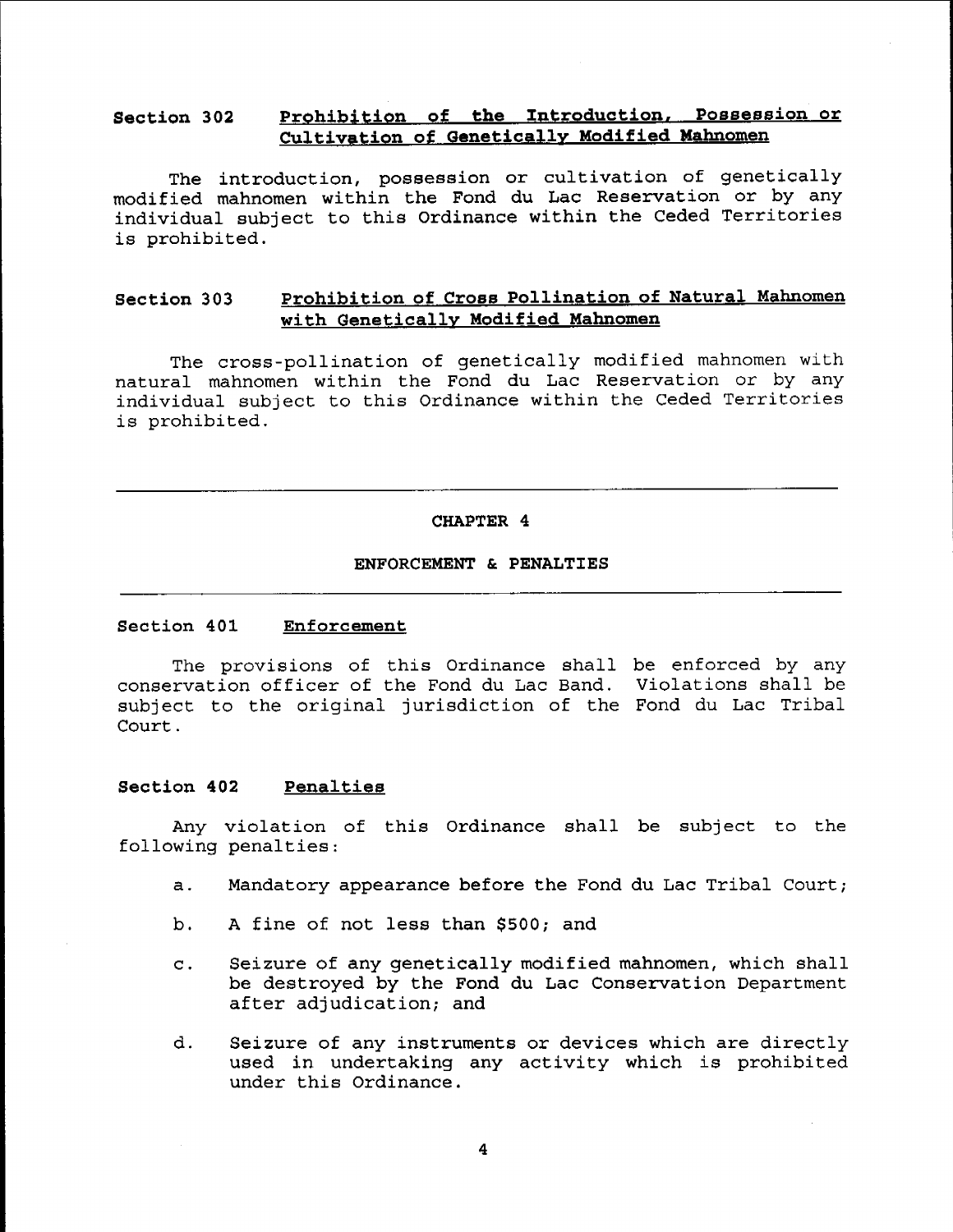# **CHAPTER 5**

#### **AMENDMENT OR REPEAL**

#### **Section 501**

#### **Amendment or Repeal**

This Ordinance, and any provision herein, may be amended or repealed by resolution of the Reservation Business Committee.

#### **CERTIFICATION**

We do hereby certify that the foregoing Ordinance #01/05 was duly presented and adopted by Resolution #1036/05 by a vote of 3 for, 0 against, <sup>0</sup> silent, with <sup>a</sup> quorum of <sup>4</sup> being present at <sup>a</sup> Special Meeting of the Fond du Lac Reservation Business Committee held on February 3, 2005 on the Fond du Lac Reservation.

 $\frac{\sqrt{10}}{\sqrt{1000}}$  Peter J. Defoe, Chairman  $\frac{\sqrt{100}}{\sqrt{1000}}$   $\frac{\sqrt{100}}{\sqrt{100}}$   $\frac{\sqrt{100}}{\sqrt{100}}$   $\frac{\sqrt{100}}{\sqrt{100}}$   $\frac{\sqrt{100}}{\sqrt{100}}$ 

120123004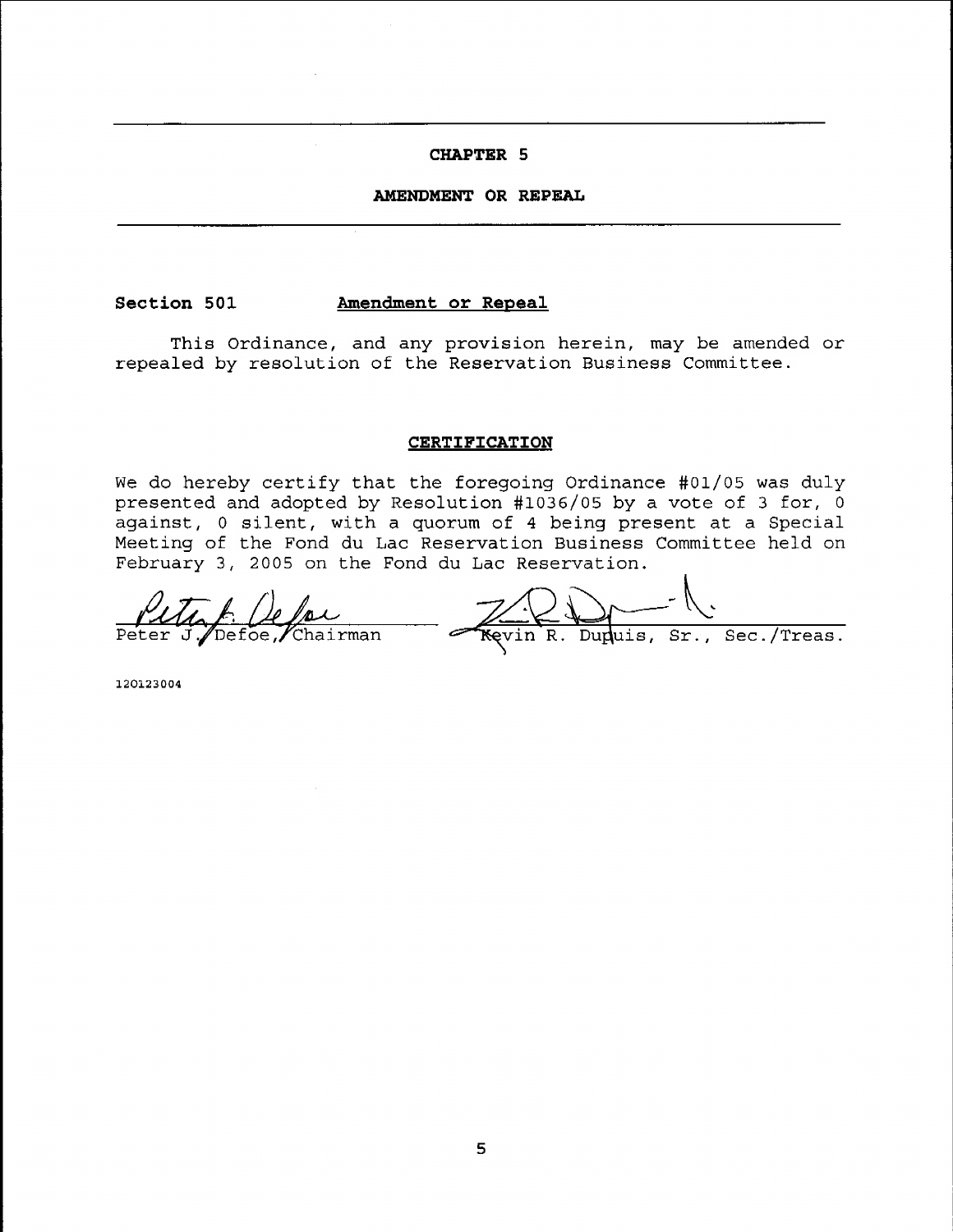# **Fond du Lac Reservation Business Committee**

1720 Big Lake Rd. Cloquet, MN 55720 Phone (218) 879-4593 Fax (218) 879-4146



Chairman Peter J. Defoe

Secretary/Treasurer Kevin R. Dupuis, Sf.

Dist. I Councilman Eugene Reynolds

Dist. II Councilman VR. ""Butch'" Martineau

Dist. III Councilman Roger "Bouda'" Smith, Sr.

RESOLUTION # 1036105 The Fond du Lac Reservation Business Committee, on

behalf of the Fond du Lac Band of Lake Superior Chippewa, hereby enacts the following Resolution:

- WHEREAS, the Fond du Lac Reservation *is* <sup>a</sup> sovereignty, created by the Treaty of September 30, 1854, 10 Stat. 1109, as the permanent home of the Fond du Lac Band of Lake Superior Chippewa, which possesses the inherent jurisdiction and authority to exercise regulatory control within the boundaries of the Fond du Lac Reservation; and
- WHEREAS, it is the sovereign obligation of the Fond du Lac Reservation Business Committee, as the Governing Body of the Fond du Lac Band, under the Indian Reorganization Act, 25 U.S.C. § 461 et seq., and in accordance with the Indian Self-Determination Act, 25 U.S.C. § 450 et seq., to assume the responsibilities of self government; and
- WHEREAS, the Reservation Business Committee recognizes ene neservation Basiness committee recognizes that mahnomen is an integral part of<br>Anishinabe sustenance, culture and religion; that the preservation of mahnomen as a natural species is intimately related to<br>continuity and vitality of Anishinabe continuity and culture; that the genetic modification of<br>mahnomen would irreversibly damage the mahnomen would maintenance of mahnomen as a natural species; and
- WHEREAS, the Reservation Business Committee has determined it to be necessary and in the best interests of the Fond du Lac Band to enact an ordinance protecting this cultural resource<br>through the prohibition of genetic prohibition of genetic modification of mahnomen (wild rice) within the Fond du Lac Reservation, or within the territories ceded to the United States under the Treaty of 1837, 7 Stat. 536, or under the Treaty of LaPointe, 10 Stat. 1109, to the fullest extent of the Band's authority;